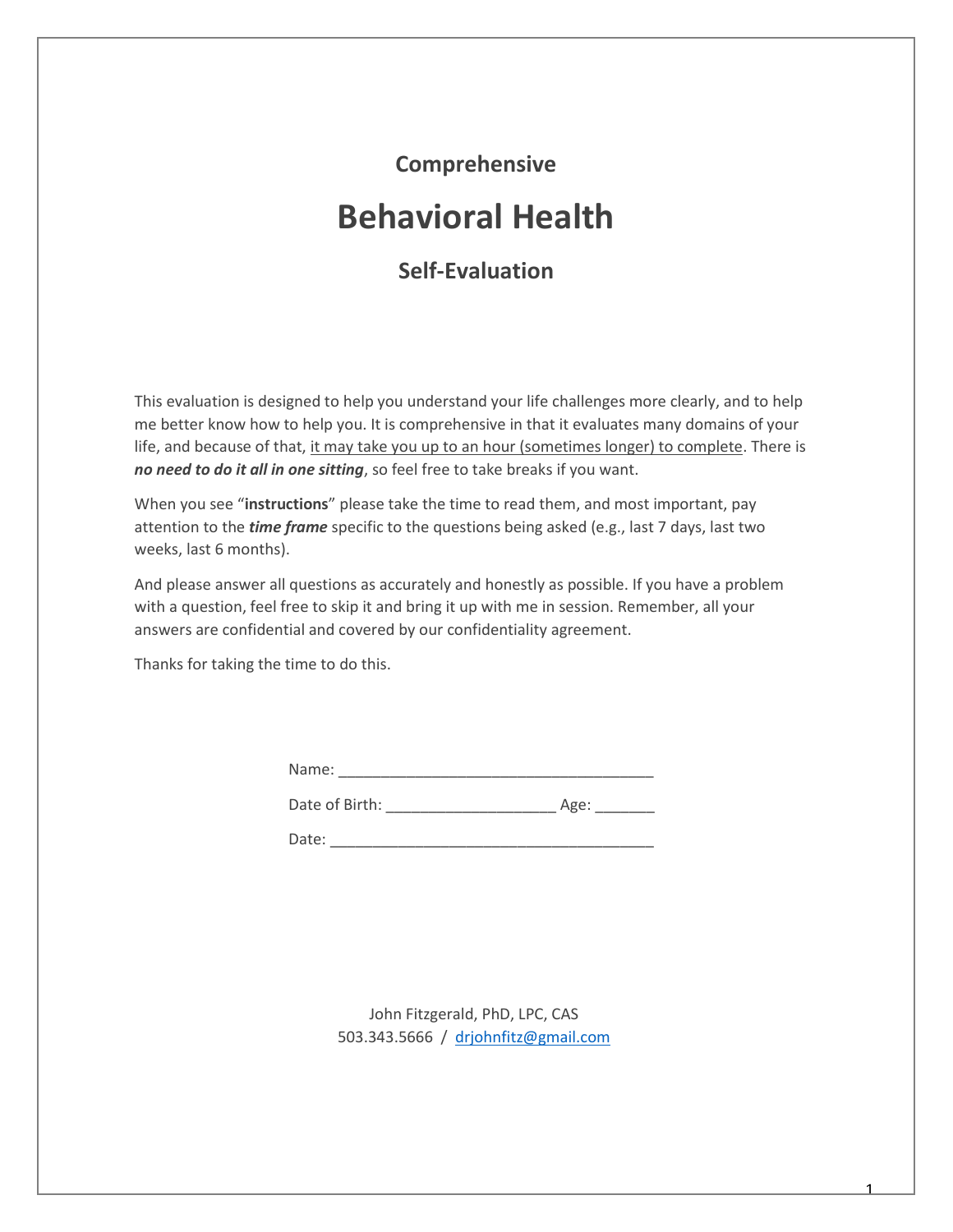### **Presenting Problem**

Why are you seeking counseling help? \_\_\_\_\_\_\_\_\_\_\_\_\_\_\_\_\_\_\_\_\_\_\_\_\_\_\_\_\_\_\_\_\_\_\_\_\_\_\_\_\_\_\_\_\_\_\_\_\_\_\_\_\_\_\_\_\_\_\_\_\_\_

| <b>Education</b>                                                                                                                                                                                                    |
|---------------------------------------------------------------------------------------------------------------------------------------------------------------------------------------------------------------------|
| Circle highest grade completed: 1 2 3 4 5 6 7 8 9 10 11 12 13 14 15 16 17 18 19 20+<br>University / College / Trade School / Other: ___________________________________(circle all that apply)                      |
|                                                                                                                                                                                                                     |
| Currently enrolled in school? Yes $\Box$ No $\Box$ if yes, where?<br>$\Box$<br>Past/Present problems in school? Yes $\Box$ No $\Box$ (if yes, circle all that apply) failing grades / suspensions                   |
| school changes / reading / writing / math / understanding the teacher / cooperating with other students                                                                                                             |
| How do you learn best?<br>$\Box$ Visual – learn through reading, seeing things, graphics, illustrations                                                                                                             |
|                                                                                                                                                                                                                     |
| $\Box$ Auditory – learn by hearing information, listening to tapes, music<br>$\Box$ Tactile – learn by touching things, feeling in the body, movement                                                               |
| <b>Employment/Financial Situation</b>                                                                                                                                                                               |
|                                                                                                                                                                                                                     |
|                                                                                                                                                                                                                     |
|                                                                                                                                                                                                                     |
|                                                                                                                                                                                                                     |
| Have you had trouble keeping jobs? Yes $\Box$ No $\Box$ if yes, why do you think so?                                                                                                                                |
| Trouble with current job (circle all that apply): absenteeism / tardiness / boredom / decrease in performance<br>arguments with other employees / not challenged / burned-out / stress / sexual harassment / other: |
| Has your income changed a lot during the past two years? Yes $\Box$ No $\Box$ How? Gone up / Gone down<br>Do you have any financial difficulties? Yes $\Box$ No $\Box$ if yes, please explain:                      |
| <b>Legal</b>                                                                                                                                                                                                        |
| Have you ever been arrested? Yes $\Box$ No $\Box$ if yes, how many times? _______ if no, go to next section                                                                                                         |
|                                                                                                                                                                                                                     |
|                                                                                                                                                                                                                     |
| How many days/months have you spent in jail or prison in your lifetime:                                                                                                                                             |
| What have you been arrested for (circle all that apply): alcohol & drug offenses / crimes against people                                                                                                            |
| domestic violence / sex crimes / restraining order / crimes against property (burglary/theft) / Other (list):                                                                                                       |
| Are you currently involved in the legal system? Yes $\square$ No $\square$ if yes, what is your status?                                                                                                             |
|                                                                                                                                                                                                                     |

\_\_\_\_\_\_\_\_\_\_\_\_\_\_\_\_\_\_\_\_\_\_\_\_\_\_\_\_\_\_\_\_\_\_\_\_\_\_\_\_\_\_\_\_\_\_\_\_\_\_\_\_\_\_\_\_\_\_\_\_\_\_\_\_\_\_\_\_\_\_\_\_\_\_\_\_\_\_\_\_\_\_\_\_\_\_\_\_\_\_\_\_\_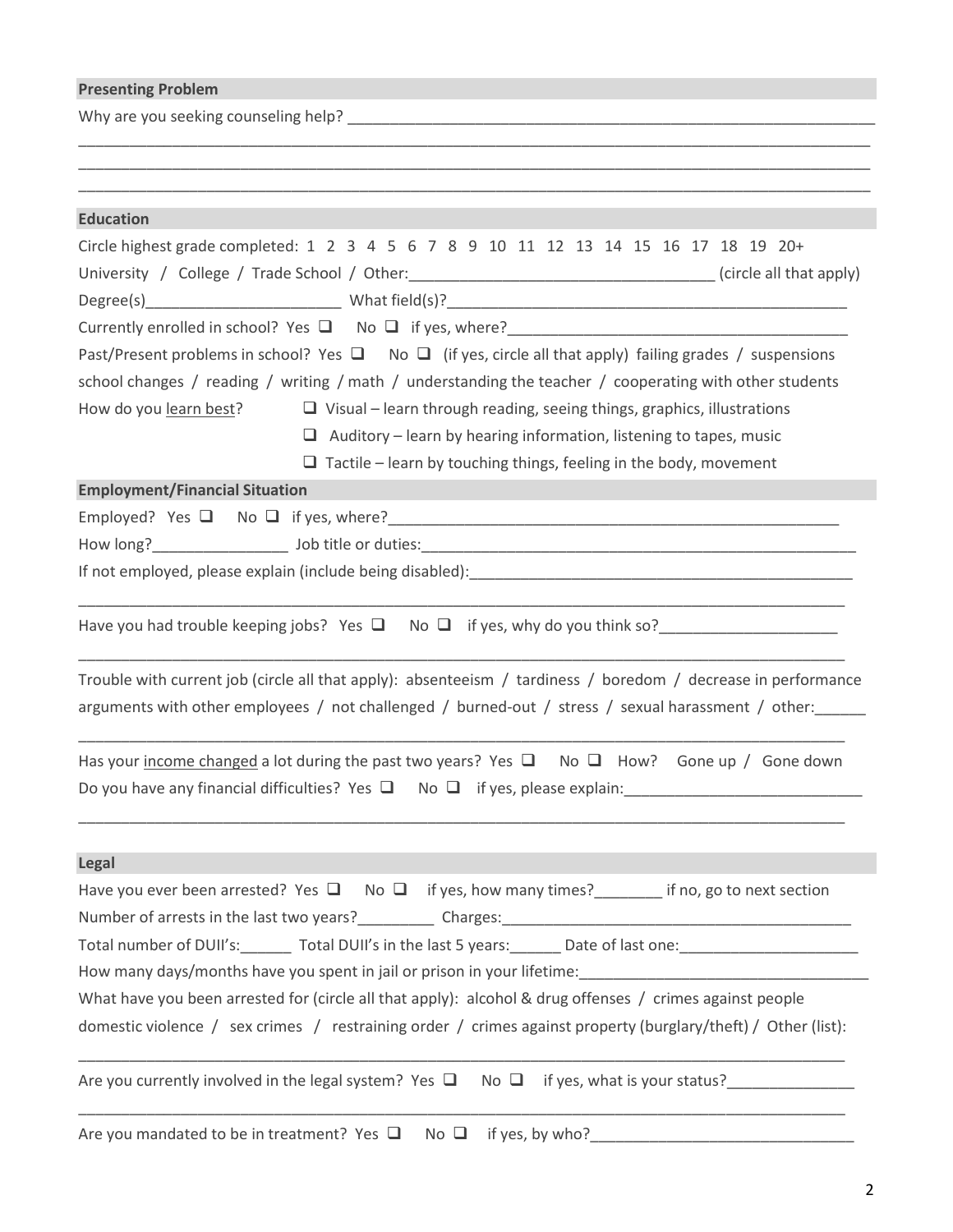| <b>Spiritual</b>                                                                                                                                       |                |                                     |  |  |  |  |  |  |  |  |  |
|--------------------------------------------------------------------------------------------------------------------------------------------------------|----------------|-------------------------------------|--|--|--|--|--|--|--|--|--|
|                                                                                                                                                        |                |                                     |  |  |  |  |  |  |  |  |  |
|                                                                                                                                                        |                |                                     |  |  |  |  |  |  |  |  |  |
|                                                                                                                                                        |                |                                     |  |  |  |  |  |  |  |  |  |
| Do you believe spiritual/religious issues relate to your current problems? Yes $\Box$ No $\Box$ if yes, explain:                                       |                |                                     |  |  |  |  |  |  |  |  |  |
| <b>Sexual</b>                                                                                                                                          |                |                                     |  |  |  |  |  |  |  |  |  |
| My sexual orientation/gender is: Male $\Box$ Female $\Box$                                                                                             |                |                                     |  |  |  |  |  |  |  |  |  |
| How do you label yourself (circle): Heterosexual / Bisexual / Homosexual / Asexual / Don't know                                                        |                |                                     |  |  |  |  |  |  |  |  |  |
| I am presently in a one-person relationship? Yes □ No □ if yes, how long?<br>I am presently in a one-person relationship? Yes □ No □ if yes, how long? |                |                                     |  |  |  |  |  |  |  |  |  |
| Sexually active? Yes $\Box$<br>$No \Box$ Never $\Box$                                                                                                  |                |                                     |  |  |  |  |  |  |  |  |  |
| If yes, how many partners in the past six months (circle): $1 \quad 2 \quad 3 \quad 4 \quad 5 +$                                                       |                |                                     |  |  |  |  |  |  |  |  |  |
|                                                                                                                                                        |                |                                     |  |  |  |  |  |  |  |  |  |
|                                                                                                                                                        |                |                                     |  |  |  |  |  |  |  |  |  |
|                                                                                                                                                        |                |                                     |  |  |  |  |  |  |  |  |  |
| <b>Military</b>                                                                                                                                        |                |                                     |  |  |  |  |  |  |  |  |  |
| Military Service? Yes $\Box$ No $\Box$ if yes, are you currently serving? Yes $\Box$ No $\Box$                                                         |                |                                     |  |  |  |  |  |  |  |  |  |
|                                                                                                                                                        |                |                                     |  |  |  |  |  |  |  |  |  |
|                                                                                                                                                        |                |                                     |  |  |  |  |  |  |  |  |  |
| I have participated in combat zone military actions: Yes $\Box$ No $\Box$ if yes, please describe:                                                     |                |                                     |  |  |  |  |  |  |  |  |  |
|                                                                                                                                                        |                |                                     |  |  |  |  |  |  |  |  |  |
|                                                                                                                                                        |                |                                     |  |  |  |  |  |  |  |  |  |
| <b>Physical/Medical Health</b>                                                                                                                         |                |                                     |  |  |  |  |  |  |  |  |  |
| I would rate my overall physical health as: Excellent Q                                                                                                | Good $\Box$    | Fair $\Box$<br>Poor $\Box$          |  |  |  |  |  |  |  |  |  |
| Name of Primary Care Physician                                                                                                                         |                |                                     |  |  |  |  |  |  |  |  |  |
| Do you see any other doctors? Yes $\square$                                                                                                            |                | No $\Box$ if yes, who and for what? |  |  |  |  |  |  |  |  |  |
| <b>List all current medications</b>                                                                                                                    | <b>Dosages</b> | <b>Reason for medication</b>        |  |  |  |  |  |  |  |  |  |
|                                                                                                                                                        |                |                                     |  |  |  |  |  |  |  |  |  |
|                                                                                                                                                        |                |                                     |  |  |  |  |  |  |  |  |  |
|                                                                                                                                                        |                |                                     |  |  |  |  |  |  |  |  |  |
|                                                                                                                                                        |                |                                     |  |  |  |  |  |  |  |  |  |
|                                                                                                                                                        |                |                                     |  |  |  |  |  |  |  |  |  |
|                                                                                                                                                        |                |                                     |  |  |  |  |  |  |  |  |  |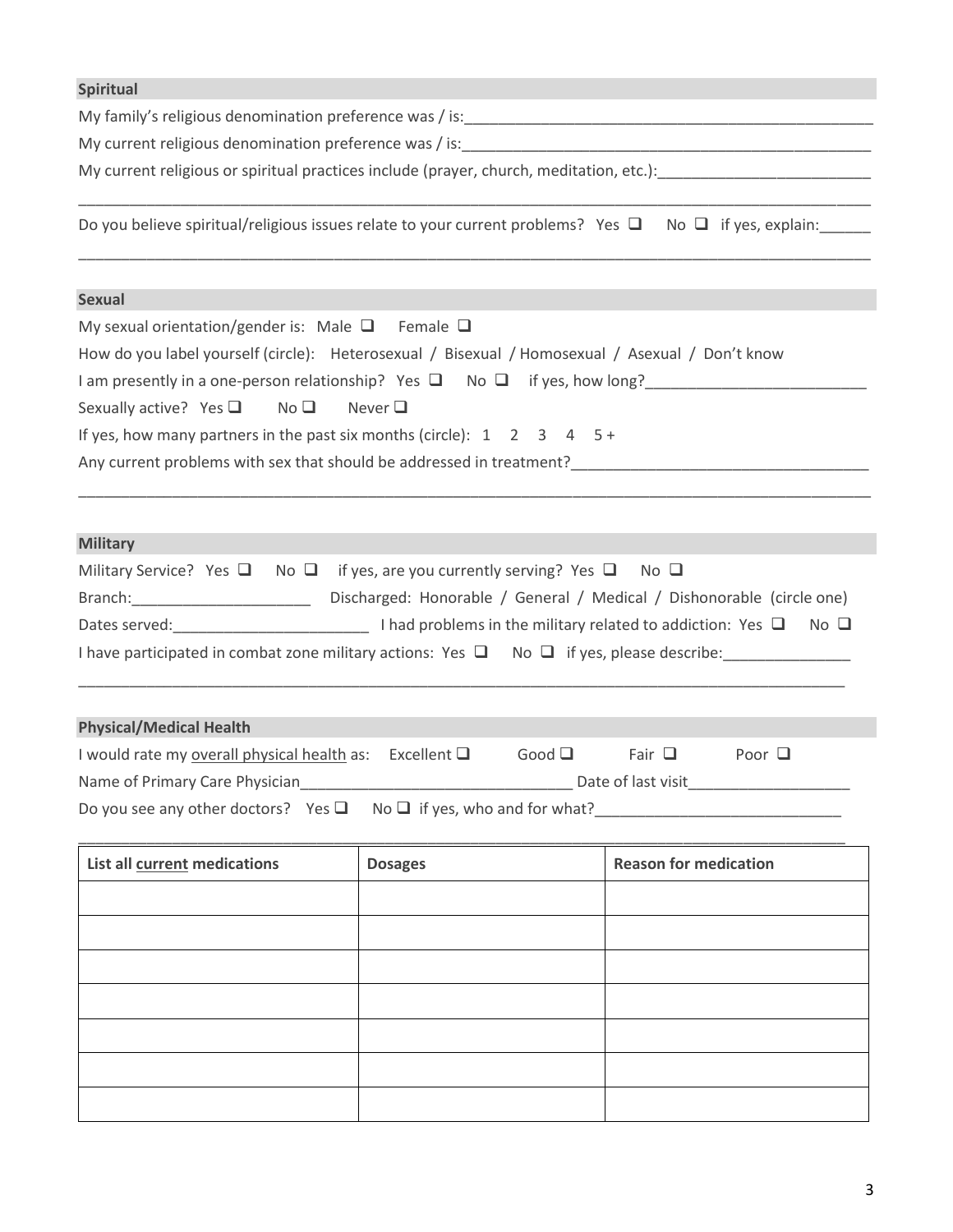| How many times, when, and for what have you been hospitalized for medical problems in the last 5 years?                                                            |             |           |  |  |  |  |  |
|--------------------------------------------------------------------------------------------------------------------------------------------------------------------|-------------|-----------|--|--|--|--|--|
|                                                                                                                                                                    |             |           |  |  |  |  |  |
| Do you exercise? Yes $\Box$ No $\Box$ if yes, how many days per week: 1 2 3<br>$\overline{4}$<br>5<br>6<br>What do you do?_____________                            | 7           |           |  |  |  |  |  |
| Have you <u>ever</u> injected any substance into your body? Yes $\Box$ No $\Box$ if yes, what?                                                                     |             |           |  |  |  |  |  |
| Have you ever had unprotected sex that may have put you at risk for infectious diseases? Yes $\Box$                                                                | $No$ $\Box$ |           |  |  |  |  |  |
| Do you own any guns? Yes $\Box$ No $\Box$ if yes, are they secured from children? Yes $\Box$<br>$No$ $\square$                                                     |             |           |  |  |  |  |  |
| Do you have, or have you ever had: (circle those that apply and write in others)                                                                                   |             |           |  |  |  |  |  |
| Eye, ear, nose, throat problems: glaucoma; lens implants; dentures, loose teeth, dental caps or<br>bridges; wear hearing aids, glasses, contacts or artificial eye | Yes         | No        |  |  |  |  |  |
| Heart problems: chest pain, angina, heart attack, congestive heart failure, irregular heartbeats,<br>pace maker, defibrillator                                     | Yes         | No        |  |  |  |  |  |
| Vascular problems: high blood pressure, blood cots                                                                                                                 | Yes         | No        |  |  |  |  |  |
| Lung problems: asthma, emphysema, tuberculosis, coughing, coughing blood, sleep apnea                                                                              |             |           |  |  |  |  |  |
| Gastrointestinal problems: hepatitis, cirrhosis, ulcers, hiatal hernia, intestinal bleeding,<br>vomiting/diarrhea within the last 24 hours                         |             |           |  |  |  |  |  |
| Genitourinary problems: OB/GYN, kidney disease/failure, prostate problems, incontinence,<br>sexually transmitted diseases, infections                              | Yes         | <b>No</b> |  |  |  |  |  |
| Musculoskeletal problems: back problems, broken bones of neck/back/face, limited range of<br>motion, arthritis, TMJ                                                | Yes         | No        |  |  |  |  |  |
| Skin problems: rash, hives, bruise easily, open sores                                                                                                              |             |           |  |  |  |  |  |
| Neurological problems: seizures, paralysis/numb areas, stroke, weakness, migraines, confusion                                                                      |             |           |  |  |  |  |  |
| Endocrine problems: diabetes, thyroid                                                                                                                              |             |           |  |  |  |  |  |
| <b>Cancer:</b>                                                                                                                                                     | Yes         | No        |  |  |  |  |  |
| <b>Head injury:</b>                                                                                                                                                | Yes         | <b>No</b> |  |  |  |  |  |
| Possibility you could be pregnant? Approximate due date?                                                                                                           | Yes         | No        |  |  |  |  |  |
| Allergies To what?                                                                                                                                                 | Yes         | No        |  |  |  |  |  |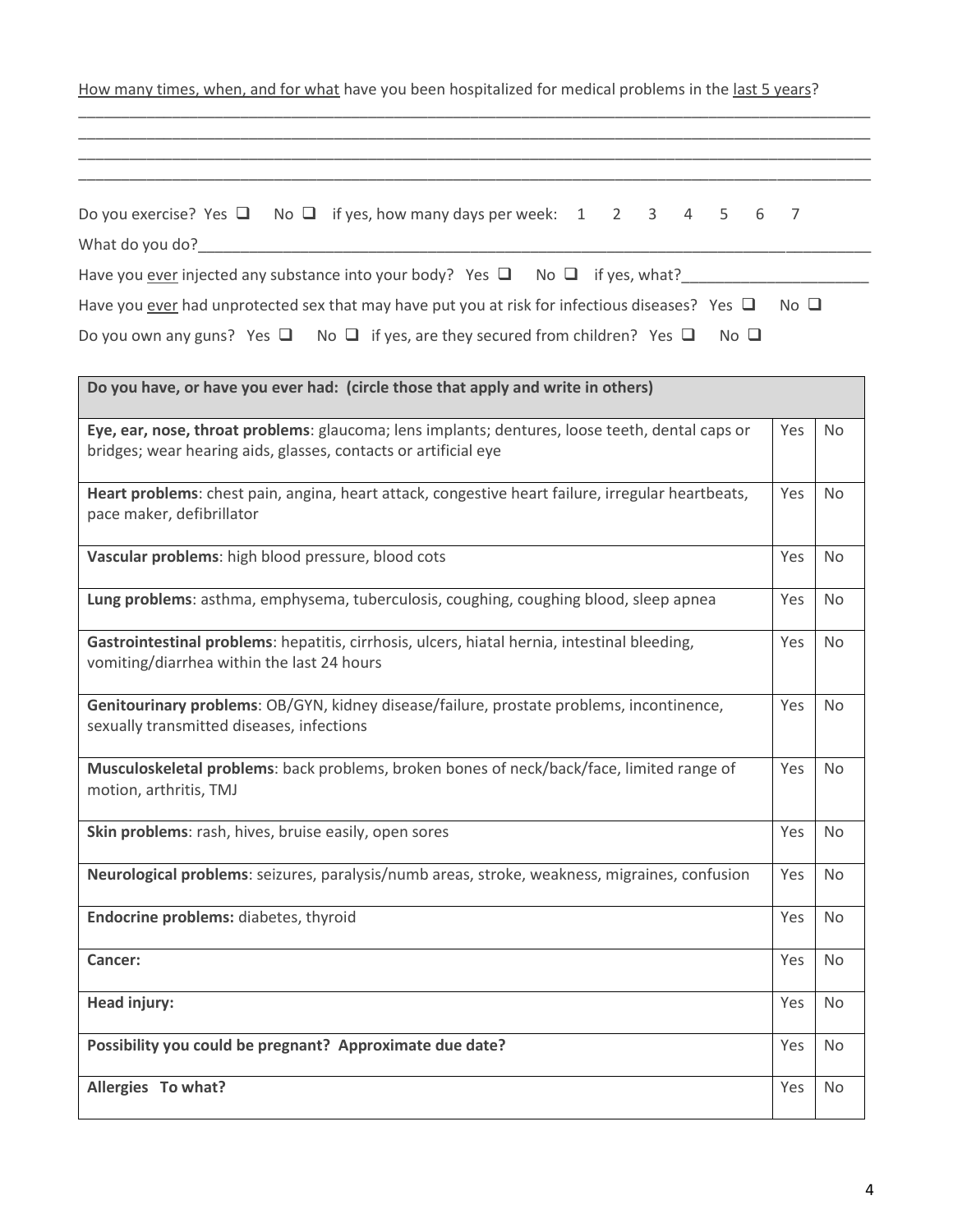#### **Mental Health**

**Instructions**: Over the **last SEVEN (7) DAYS**, how often have you been bothered by any of the following problems. Circle the number that best describes the frequency of the problem.

|                                                                                                                                                                                     | Not at<br>all | <b>Several</b><br>days | More than<br>half the days | <b>Nearly</b><br>every day |
|-------------------------------------------------------------------------------------------------------------------------------------------------------------------------------------|---------------|------------------------|----------------------------|----------------------------|
| 1. Little interest or pleasure in doing things                                                                                                                                      | 0             |                        |                            |                            |
| 2. Feeling down, depressed, or hopeless                                                                                                                                             | 0             | 1                      |                            | 3                          |
| 3. Trouble falling or staying asleep, or sleeping too much                                                                                                                          | $\Omega$      | $\mathbf{1}$           | $\mathfrak{D}$             | 3                          |
| 4. Feeling tired or having little energy                                                                                                                                            | 0             | 1                      | $\mathcal{P}$              | 3                          |
| 5. Poor appetite or overeating                                                                                                                                                      | $\Omega$      |                        | $\mathfrak{D}$             | 3                          |
| 6. Feeling bad about yourself - or that you are a failure or<br>have let your family down                                                                                           | $\Omega$      |                        | 2                          |                            |
| 7. Trouble concentrating on things, such as reading the<br>newspaper or watching television                                                                                         | $\Omega$      | 1                      | $\mathfrak{p}$             |                            |
| 8. Moving or speaking so slowly that other people could<br>have notice? Or the opposite - being so fidgety or<br>restless that you have been moving around a lot more<br>than usual | U             | 1                      |                            |                            |
| 9. Thoughts that you would be better off dead or of<br>hurting yourself in some way                                                                                                 | O             |                        |                            |                            |
| <b>Total Score =</b>                                                                                                                                                                |               |                        |                            |                            |

## **Instructions**: **Prior to your 18th birthday**, did any of the following things happen to you? Check yes or no.

|                |                                                                                                   | Yes | <b>No</b> |
|----------------|---------------------------------------------------------------------------------------------------|-----|-----------|
| 1.             | Did a parent or other adult in the household often or very often Swear at you, insult you, put    |     |           |
|                | you down, or humiliate you? Or Act in a way that made you afraid that you might be physically     |     |           |
|                | hurt?                                                                                             |     |           |
| 2.             | Did a parent or other adult in the household often or very often Push, grab, slap, or throw       |     |           |
|                | something at you? Or ever hit you so hard that you had marks or were injured?                     |     |           |
| 3.             | Did an adult or person at least 5 years older than you ever Touch or fondle you or have you       |     |           |
|                | touch their body in a sexual way? Or Attempt or actually have oral, anal, or vaginal intercourse  |     |           |
|                | with you?                                                                                         |     |           |
| 4.             | Did you often or very often feel that No one in your family loved you or thought you were         |     |           |
|                | important or special? Or Your family didn't look out for each other, feel close to each other, or |     |           |
|                | support each other?                                                                               |     |           |
| 5.             | Did you often or very often feel that You didn't have enough to eat, had to wear dirty            |     |           |
|                | clothes, and had no one to protect you? Or Your parents were too drunk or high to take care       |     |           |
|                | of you or take you to the doctor if you needed it?                                                |     |           |
| 6.             | Were your parents ever separated or divorced?                                                     |     |           |
| 7 <sub>1</sub> | Was your mother or stepmother often or very often pushed, grabbed, slapped, or had                |     |           |
|                | something thrown at her? Or Sometimes, get kicked, bitten, hit with a fist, or hit with           |     |           |
|                | something hard? Or ever repeatedly hit over at least a few minutes, or threatened with a gun      |     |           |
|                | or knife?                                                                                         |     |           |
| 8.             | Did you live with anyone who was a problem drinker or alcoholic, or who used street drugs?        |     |           |
|                | Or that had a behavioral addiction that you knew of like gambling or acting out sexually?         |     |           |
| 9.             | Was a household member depressed or mentally ill, or did a household member attempt               |     |           |
|                | suicide?                                                                                          |     |           |
|                | 10. Did a household member go to prison?                                                          |     |           |
|                | <b>Total Score =</b>                                                                              |     |           |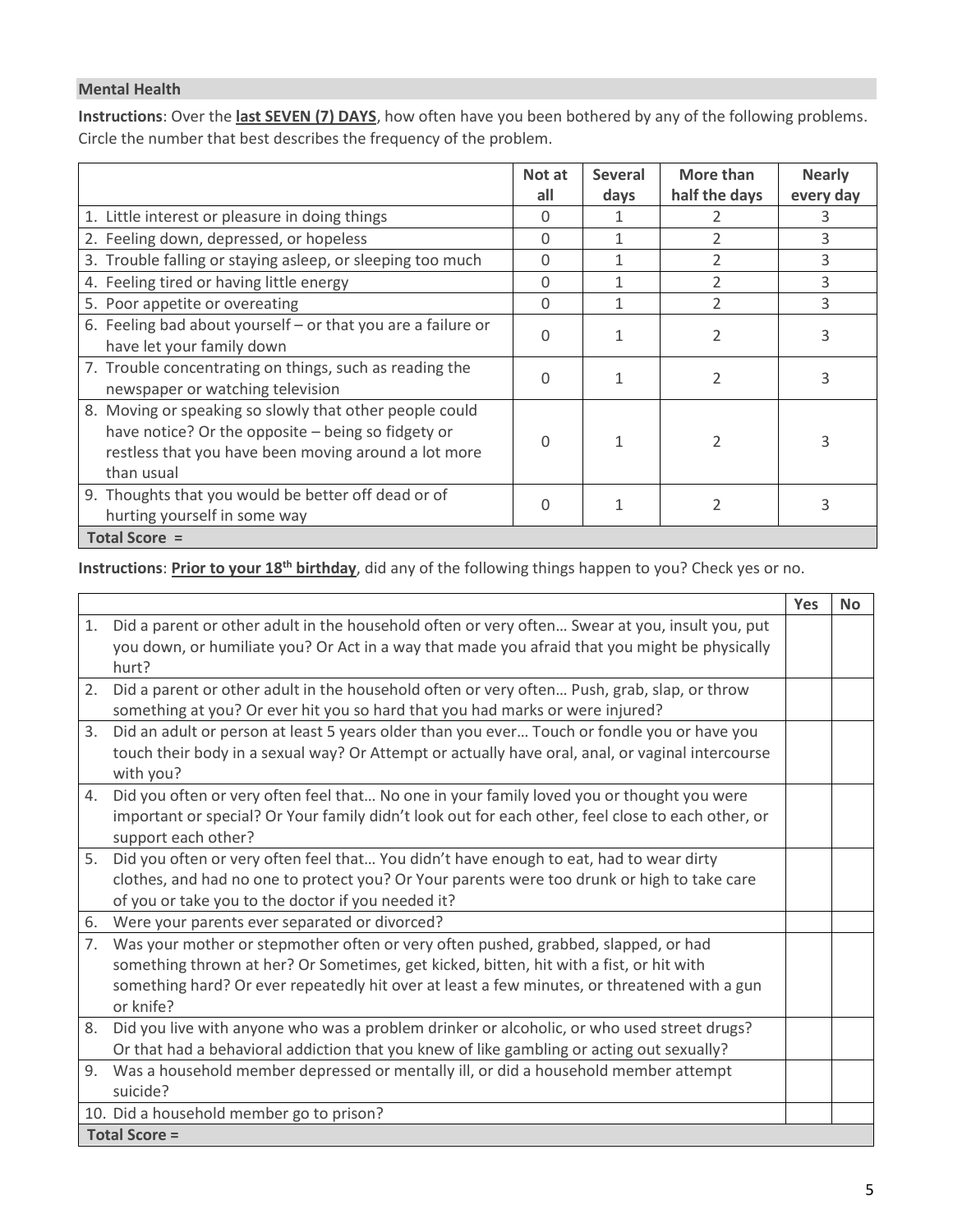**Instructions**: The questions below ask about things that might have bothered you. For each question, circle the number that best describes how much (or how often) you have been bothered by each problem during the **past TWO (2) WEEKS.** 

|                                                            | <b>None</b>    | Slight       | <b>Mild</b>    | <b>Moderate</b> | <b>Severe</b>  |
|------------------------------------------------------------|----------------|--------------|----------------|-----------------|----------------|
|                                                            | Not            | Rare, less   | Several        | More            | Nearly         |
|                                                            | at all         | than a day   | days           | than half       | every          |
|                                                            |                | or two       |                | the days        | day            |
| Feeling more irritated, grouchy, or angry than usual?      | 0              | 1            | 2              | 3               | 4              |
| Sleeping less than usual, but still have a lot of energy?  | $\overline{0}$ | $\mathbf{1}$ | $\overline{2}$ | $\overline{3}$  | $\overline{4}$ |
| Starting lots more projects than usual or doing more       |                |              |                | 3               |                |
| risky things than usual?                                   | $\theta$       | $\mathbf{1}$ | $\overline{2}$ |                 | 4              |
| Unexplained aches and pains (e.g., head, back, joints,     | $\mathbf 0$    | $\mathbf{1}$ | $\overline{2}$ | 3               | 4              |
| abdomen, legs)?                                            |                |              |                |                 |                |
| Feeling that your illnesses are not being taken            | $\Omega$       | $\mathbf{1}$ | $\overline{2}$ | 3               | 4              |
| seriously?                                                 |                |              |                |                 |                |
| Hearing things other people couldn't hear, such as         | $\overline{0}$ | $\mathbf{1}$ | $\overline{2}$ | 3               | $\overline{4}$ |
| voices even when no one was around?                        |                |              |                |                 |                |
| Feeling that someone could hear your thoughts, or          |                |              |                |                 |                |
| that you could hear what another person was                | $\mathbf{0}$   | $\mathbf{1}$ | $\overline{2}$ | 3               | $\overline{4}$ |
| thinking?                                                  |                |              |                |                 |                |
| Difficult getting to sleep, staying asleep, or not getting | 0              | 1            | $\overline{2}$ | 3               | 4              |
| enough sleep?                                              |                |              |                |                 |                |
| Excessive sleepiness or fatigue during the day?            | $\mathbf 0$    | 1            | $\overline{2}$ | 3               | $\overline{4}$ |
| Known restless leg syndrome, or aching or sore legs        | $\mathbf 0$    | $\mathbf{1}$ | $\overline{2}$ | 3               | 4              |
| upon waking in the morning?                                |                |              |                |                 |                |
| Do you experience frequent urination at night?             | $\mathbf 0$    | $\mathbf{1}$ | $\overline{2}$ | 3               | $\overline{4}$ |
| Do you know if you snore, or experience gasping or         | 0              | $\mathbf{1}$ | $\overline{2}$ | 3               | 4              |
| choking sounds while you are asleep?                       |                |              |                |                 |                |
| Problems with memory (e.g., learning new                   |                |              |                |                 |                |
| information) or with location (e.g., finding your way      | 0              | $\mathbf{1}$ | $\overline{2}$ | 3               | $\overline{4}$ |
| home)?                                                     |                |              |                |                 |                |
| Unpleasant thoughts, urges, or images that repeatedly      | $\mathbf 0$    | $\mathbf{1}$ | $\overline{2}$ | 3               | 4              |
| enter your mind?                                           |                |              |                |                 |                |
| Feeling driven to perform certain behaviors or mental      | $\Omega$       | 1            |                | 3               | 4              |
| acts over and over again?                                  |                |              |                |                 |                |
| Have you ever used laxatives or diuretics to control       | 0              | 1            | 2              | 3               | 4              |
| your weight?                                               |                |              |                |                 |                |
| Have you ever made yourself throw-up or starved            | $\overline{0}$ | $\mathbf{1}$ | $\overline{2}$ | 3               | $\overline{4}$ |
| yourself because you thought you were fat?                 |                |              |                |                 |                |
| Have you ever lost so much weight that others              | $\overline{0}$ | $\mathbf{1}$ | $\overline{2}$ | 3               | 4              |
| worried about you?                                         |                |              |                |                 |                |
| Have you ever felt fat when others told you that you       | $\overline{0}$ | $\mathbf{1}$ | $\overline{2}$ | $\overline{3}$  | 4              |
| were thin?                                                 |                |              |                |                 |                |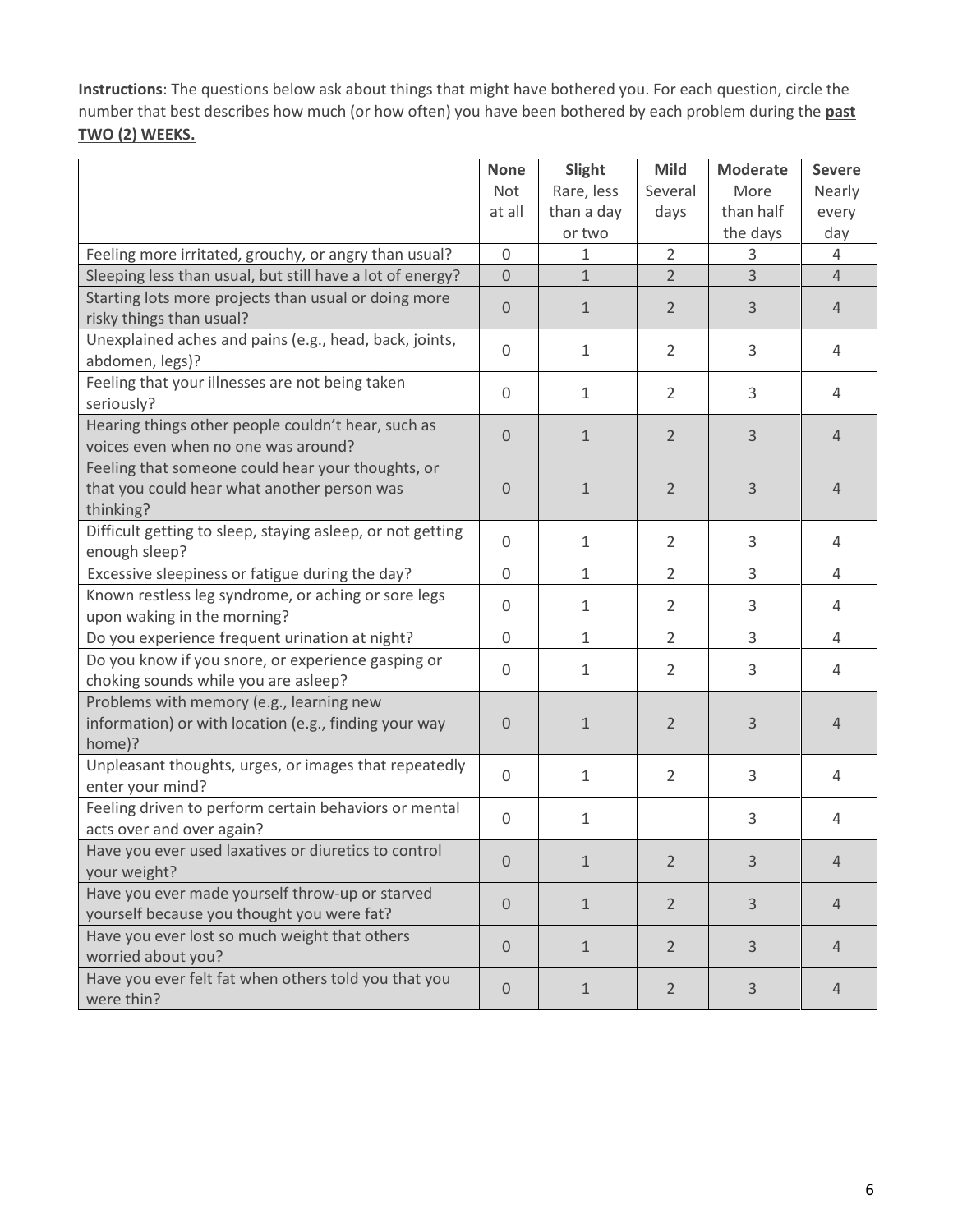**Instructions**: Over the **last SEVEN (7) DAYS**, how often have you been bothered by any of the following problems. Circle the number that best describes the frequency of the problem.

|                                                                                           | <b>Never</b>             | Rarely         | <b>Sometimes</b> | <b>Often</b>   | <b>Always</b> |  |  |  |
|-------------------------------------------------------------------------------------------|--------------------------|----------------|------------------|----------------|---------------|--|--|--|
| 1. I felt fearful.                                                                        | 1                        | $\mathcal{P}$  | 3                | 4              | 5             |  |  |  |
| 2. I felt anxious.                                                                        | 1                        | $\mathcal{P}$  | 3                | 4              | 5             |  |  |  |
| 3. I felt worried.                                                                        | $\mathbf{1}$             | $\overline{2}$ | 3                | 4              | 5             |  |  |  |
| 4. I found it hard to focus on anything other than my<br>anxiety.                         | 1                        | 2              | 3                | 4              | 5             |  |  |  |
| 5. I felt nervous.                                                                        | 1                        | $\mathcal{P}$  | 3                | 4              | 5             |  |  |  |
| 6. I felt uneasy.                                                                         | 1                        | $\mathfrak{D}$ | 3                | 4              | 5             |  |  |  |
| 7. I felt tense.                                                                          | 1                        | $\mathcal{P}$  | 3                | 4              | 5             |  |  |  |
| <b>Total Score =</b>                                                                      |                          |                |                  |                |               |  |  |  |
|                                                                                           |                          |                |                  |                |               |  |  |  |
| Have you ever used psychiatric medications to address a mental health problem? Yes $\Box$ |                          |                |                  | $No$ $\square$ |               |  |  |  |
| If yes, are you regularly taking a psychiatric medication(s) right now? Yes $\Box$        |                          |                | $No$ $\Box$      |                |               |  |  |  |
| If yes, what psychiatric medications are you taking right now:                            |                          |                |                  |                |               |  |  |  |
| <b>Medication</b>                                                                         | <b>Reason for Taking</b> |                |                  |                |               |  |  |  |
|                                                                                           |                          |                |                  |                |               |  |  |  |

| Instructions: Check the box that best describes how you have felt and conducted yourself over the past 6 |
|----------------------------------------------------------------------------------------------------------|
| months.                                                                                                  |

|                                                                                                                               | <b>Never</b> | Rarely                   | <b>Sometimes</b> | <b>Often</b> | <b>Very</b><br><b>Often</b> |
|-------------------------------------------------------------------------------------------------------------------------------|--------------|--------------------------|------------------|--------------|-----------------------------|
| 1. How often do you have trouble wrapping up the final<br>details of a project, once the challenging parts have<br>been done? |              |                          |                  |              |                             |
| 2. How often do you have difficulty getting things in order<br>when you have to do a task that requires organization?         |              | ш                        |                  |              |                             |
| 3. How often do you have problems remembering<br>appointments or obligations?                                                 |              | $\overline{\phantom{a}}$ |                  |              |                             |
| 4. When you have a task that requires a lot of thought,<br>how often do you avoid or delay getting started?                   |              |                          |                  |              |                             |
| 5. How often to do you fidget or squirm with your hands<br>or feet when you have to sit down for a long time?                 |              |                          |                  |              |                             |
| 6. How often do you feel overly active and compelled to<br>do things, like you were driven by a motor?                        |              |                          |                  |              |                             |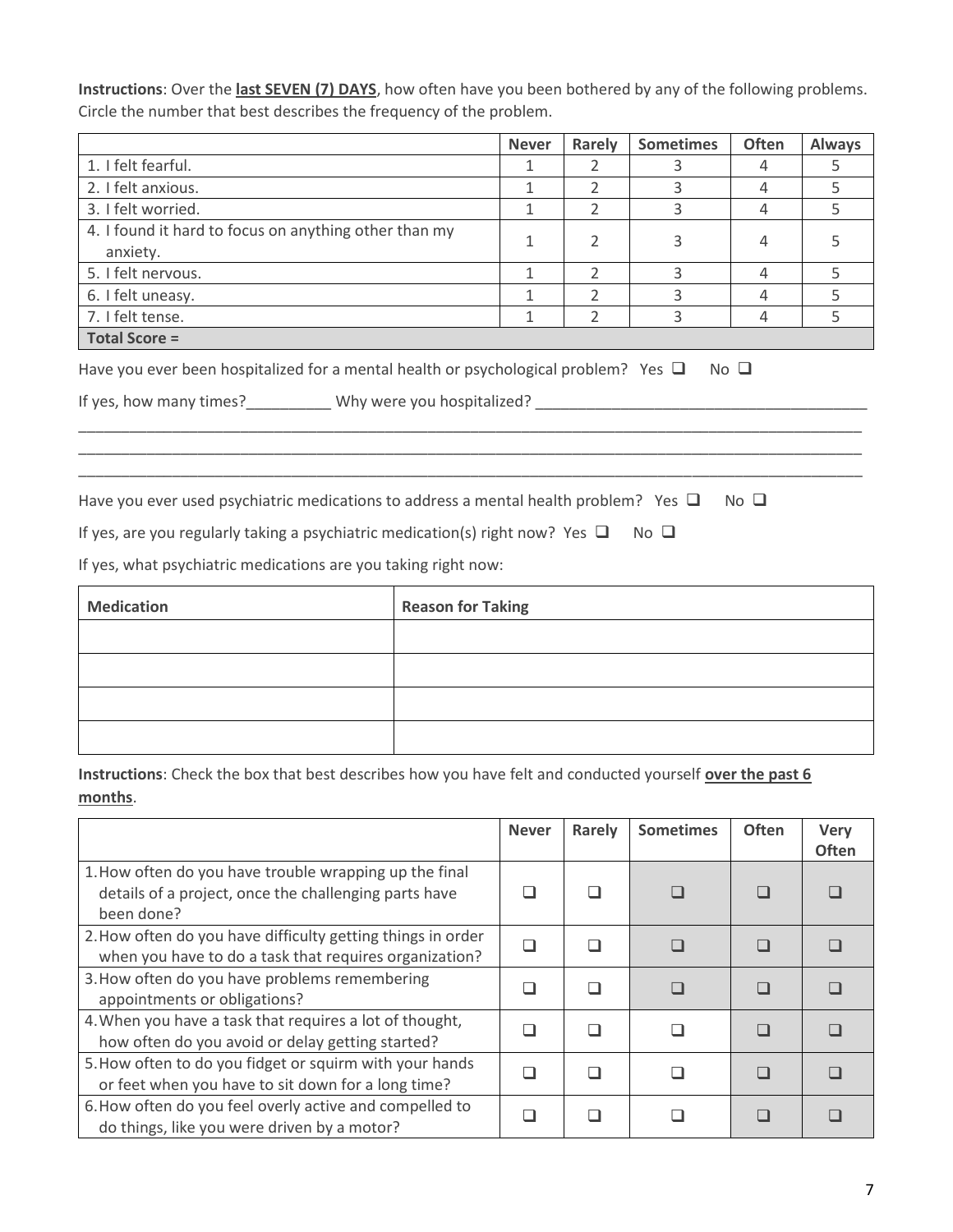For the following categories, please consider your early childhood experience. For each parent, or the two most involved caregivers in your life, please rate on a scale from **1 (least)** to **7 (most)** your experience with each of them on the following Parenting Behavior categories. Note that a higher rating means you *consistently and reliably* experienced your parent's or caregiver's behavior on the rated category.

| <b>Parenting Factors</b>                                                                                                                                                                                       |   | <b>Mother or Caregiver #1</b> |              |   |                |   |                |              |                |              | <b>Father or Caregiver #2</b> |                |   |  |
|----------------------------------------------------------------------------------------------------------------------------------------------------------------------------------------------------------------|---|-------------------------------|--------------|---|----------------|---|----------------|--------------|----------------|--------------|-------------------------------|----------------|---|--|
| (1) Protection<br>Kept me safe from danger and threats. I felt safe<br>when with him/her.                                                                                                                      | 1 | $\mathcal{P}$                 | 3            | 4 | 5 <sup>5</sup> | 6 | $\overline{7}$ | $\mathbf{1}$ | $\overline{2}$ | 3            | 4                             | 5              | 6 |  |
| (2) Attunement<br>Was emotionally in tune with how I was feeling,<br>could read my emotions and respond in a way that<br>made me feel they understood how I felt.                                              | 1 | $\mathcal{P}$                 | 3            | 4 | 5              | 6 | $\overline{7}$ | $\mathbf{1}$ | $\overline{2}$ | 3            |                               | 5              |   |  |
| (3) Soothing and Reassurance<br>Calmed and soothed me effectively when I became<br>distressed, upset, or overwhelmed                                                                                           | 1 | $\mathcal{P}$                 | 3            | 4 | .5.            | 6 | $\overline{7}$ | $\mathbf{1}$ | $\overline{2}$ | 3            | 4                             | 5              |   |  |
| (4) Expressed Delight<br>Took genuine interest in me, and expressed delight<br>in who I was. I felt special and valued by him/her.                                                                             | 1 | $\mathcal{P}$                 | 3            | 4 | $5^{\circ}$    | 6 | $\overline{7}$ | $\mathbf{1}$ | $\mathcal{P}$  | $\mathbf{3}$ | 4                             | 5              | 6 |  |
| (5) Encouragement<br>Encouraged exploration and discovery, helped me<br>find and express my natural interests and talents,<br>supported me (without pressure) becoming the<br>best version of myself possible. | 1 | $\mathcal{L}$                 | $\mathbf{3}$ |   | 4 <sub>5</sub> | 6 | $\overline{7}$ | $\mathbf{1}$ | $\overline{2}$ | $\mathbf{R}$ | 4                             | $\overline{5}$ |   |  |

Choose five adjectives or words that **describe your early childhood relationship with your mother and father (or the two most involved caregivers in your life)** starting from as far back as you can remember.

| Mother (Caregiver #1) | <b>Father (Caregiver #2)</b> |
|-----------------------|------------------------------|
| ∸.                    |                              |
|                       | <u>.</u>                     |
| <u>.</u>              | ت                            |
|                       | 4                            |
| <u>.</u>              | ັ                            |

\_\_\_\_\_\_\_\_\_\_\_\_\_\_\_\_\_\_\_\_\_\_\_\_\_\_\_\_\_\_\_\_\_\_\_\_\_\_\_\_\_\_\_\_\_\_\_\_\_\_\_\_\_\_\_\_\_\_\_\_\_\_\_\_\_\_\_\_\_\_\_\_\_\_\_\_\_\_\_\_\_\_\_\_\_\_\_\_\_\_\_

\_\_\_\_\_\_\_\_\_\_\_\_\_\_\_\_\_\_\_\_\_\_\_\_\_\_\_\_\_\_\_\_\_\_\_\_\_\_\_\_\_\_\_\_\_\_\_\_\_\_\_\_\_\_\_\_\_\_\_\_\_\_\_\_\_\_\_\_\_\_\_\_\_\_\_\_\_\_\_\_\_\_\_\_\_\_\_\_\_\_\_

\_\_\_\_\_\_\_\_\_\_\_\_\_\_\_\_\_\_\_\_\_\_\_\_\_\_\_\_\_\_\_\_\_\_\_\_\_\_\_\_\_\_\_\_\_\_\_\_\_\_\_\_\_\_\_\_\_\_\_\_\_\_\_\_\_\_\_\_\_\_\_\_\_\_\_\_\_\_\_\_\_\_\_\_\_\_\_\_\_\_\_

\_\_\_\_\_\_\_\_\_\_\_\_\_\_\_\_\_\_\_\_\_\_\_\_\_\_\_\_\_\_\_\_\_\_\_\_\_\_\_\_\_\_\_\_\_\_\_\_\_\_\_\_\_\_\_\_\_\_\_\_\_\_\_\_\_\_\_\_\_\_\_\_\_\_\_\_\_\_\_\_\_\_\_\_\_\_\_\_\_\_\_

To which parent (or caregiver) did you feel the closest? \_\_\_\_\_\_\_\_\_\_\_\_\_\_\_\_\_\_\_\_\_\_\_\_\_\_\_\_\_\_\_\_\_\_\_\_\_\_\_\_\_\_\_\_\_\_\_\_

Why?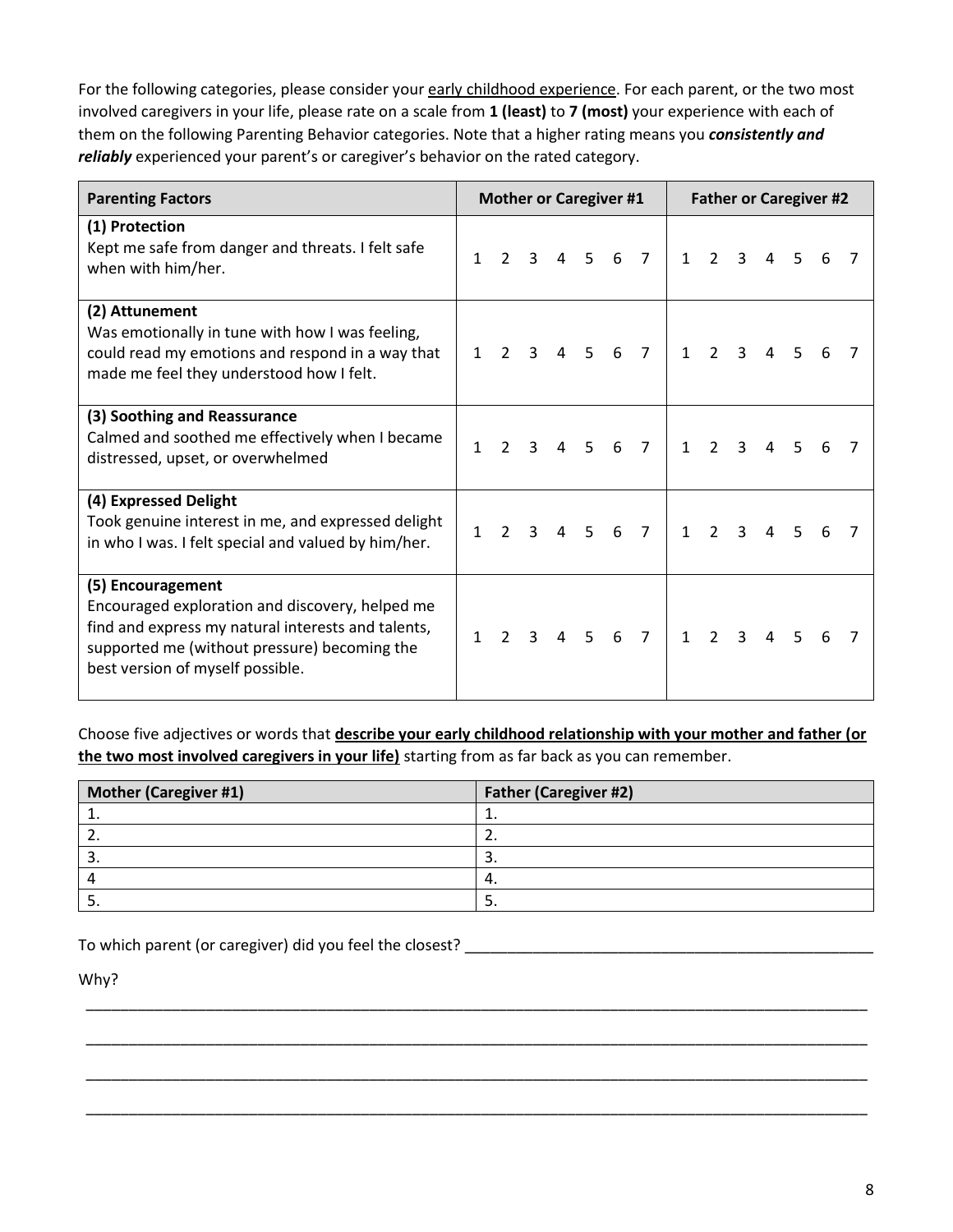**Instructions**: Listed below are a number of difficult or stressful things that sometimes happen to people. For each type of event listed, please **check yes** if the event: 1) happened to you personally, 2) you witnessed it, or 3) if you are not sure if it fits, but it might. Please consider your entire life as you go through the list. Then, on a scale from **1 (least impact)** to **7 (greatest impact),** circle the number that best represents the degree to which you feel the type of event has impacted your entire life.

| <b>Type of Event</b> |                                                                   |        | Yes<br>1= least impact |                |   | 7= highest impact |   |                 |                |
|----------------------|-------------------------------------------------------------------|--------|------------------------|----------------|---|-------------------|---|-----------------|----------------|
|                      | 1. Sexual Abuse or Assault: Actual or attempted sexual contact,   |        |                        |                |   |                   |   |                 |                |
|                      | exposure to age-inappropriate material, sexual exploitation,      | ❏      | $\mathbf{1}$           | $\overline{2}$ | 3 | 4                 | 5 | 6               | 7              |
|                      | unwanted/coercive sexual acts                                     |        |                        |                |   |                   |   |                 |                |
| 2.                   | Physical Abuse or Assault: Actual or attempted infliction of      |        |                        |                |   |                   |   |                 |                |
|                      | physical pain with or without an object or weapon, use of         | $\Box$ | 1                      | 2              | 3 | 4                 | 5 | 6               | $\overline{7}$ |
|                      | severe corporeal punishment                                       |        |                        |                |   |                   |   |                 |                |
| 3.                   | Emotional Abuse/Psychological Maltreatment: Includes              |        |                        |                |   |                   |   |                 |                |
|                      | verbal abuse, emotional abuse, excessive demands on child's       | $\Box$ | $\mathbf{1}$           | $\overline{2}$ | 3 | 4                 | 5 | 6               | 7              |
|                      | performance, intentional social deprivation                       |        |                        |                |   |                   |   |                 |                |
| 4.                   | Neglect: Failure by parents/caregivers to provide needed,         |        |                        |                |   |                   |   |                 |                |
|                      | age-appropriate care although financially able to do so,          | ❏      | 1                      | $\overline{2}$ | 3 | 4                 | 5 | 6               | 7              |
|                      | includes: physical, medical, educational neglect                  |        |                        |                |   |                   |   |                 |                |
| 5.                   | Serious Accident or Illness/Medical Trauma: Unintentional         |        |                        |                |   |                   |   |                 |                |
|                      | injury or accident, having a physical illness or medical          | $\Box$ | $\mathbf{1}$           | $\overline{2}$ | 3 | 4                 | 5 | 6               | 7              |
|                      | procedures that are painful and/or life threatening               |        |                        |                |   |                   |   |                 |                |
| 6.                   | <b>Witnessing/Experiencing Domestic Violence: Actual or</b>       |        |                        |                |   |                   |   |                 |                |
|                      | threatened physical or sexual violence, or emotional abuse        | ❏      | 1                      | 2              | 3 | 4                 | 5 | 6               | 7              |
|                      | between adults in intimate relationships - current or former      |        |                        |                |   |                   |   |                 |                |
|                      | 7. Victim/Witness to Community Violence: Violence from            |        |                        |                |   |                   |   |                 |                |
|                      | people not in your family, brutal acts like shootings, stabbings, | $\Box$ | $\mathbf{1}$           | 2              | 3 | 4                 | 5 | 6               | $\overline{7}$ |
|                      | being robbed, raped or beaten                                     |        |                        |                |   |                   |   |                 |                |
| 8.                   | School Violence: Includes fatal and nonfatal student or           |        |                        |                |   |                   |   |                 |                |
|                      | teacher victimization, threats to or injury of students, fights,  | ❏      | 1                      | 2              | 3 | 4                 | 5 | 6               | 7              |
|                      | or exposure to weapon on school grounds                           |        |                        |                |   |                   |   |                 |                |
| 9.                   | Natural or Manmade Disasters: Major accident or disaster          |        |                        |                |   |                   |   |                 |                |
|                      | that is an unintentional result of a manmade or natural event:    | $\Box$ | $\mathbf{1}$           | 2              | 3 | 4                 | 5 | 6               | $\overline{7}$ |
|                      | hurricane, earthquake, flood, fire                                |        |                        |                |   |                   |   |                 |                |
|                      | 10. Forced Displacement: Forced relocation to a new home due      |        |                        |                |   |                   |   |                 |                |
|                      | to political reasons, including political asylees or immigrants   | ❏      | 1                      | 2              | 3 | 4                 | 5 | 6               | 7              |
|                      | fleeing political persecution                                     |        |                        |                |   |                   |   |                 |                |
|                      | 11. War/Terrorism/Political Violence: Exposure to war,            |        |                        |                |   |                   |   |                 |                |
|                      | terrorism, political violence, includes incidents like bombing,   | ❏      | 1                      | $\overline{2}$ | 3 | 4                 | 5 | 6               | 7              |
|                      | shooting, looting, or accidents due to terrorist activity         |        |                        |                |   |                   |   |                 |                |
|                      | 12. Victim/Witness to Extreme Personal/Interpersonal Violence:    |        |                        |                |   |                   |   |                 |                |
|                      | Includes extreme violence by or between individuals including     | $\Box$ | 1                      | $\overline{2}$ | 3 | 4                 | 5 | 6               | 7              |
|                      | exposure to homicide, suicide and/or other extreme events         |        |                        |                |   |                   |   |                 |                |
|                      | 13. Traumatic Grief/Separation: Death of parent, primary          |        |                        |                |   |                   |   |                 |                |
|                      | caretaker, sibling, abrupt and/or unexpected, accidental or       | ❏      | $\mathbf{1}$           | $\overline{2}$ | 3 | $\overline{4}$    | 5 | $6\phantom{1}6$ | $\overline{7}$ |
|                      | premature death or homicide of a close friend, family             |        |                        |                |   |                   |   |                 |                |
|                      | member or relative, indefinite separation from loved one          |        |                        |                |   |                   |   |                 |                |
|                      | 14. System-Induced Trauma: Traumatic removal from the home,       |        |                        |                |   |                   |   |                 |                |
|                      | traumatic foster placement, sibling separation, or multiple       | $\Box$ | 1                      | $\overline{2}$ | 3 | 4                 | 5 | 6               | 7              |
|                      | placements in a short amount of time                              |        |                        |                |   |                   |   |                 |                |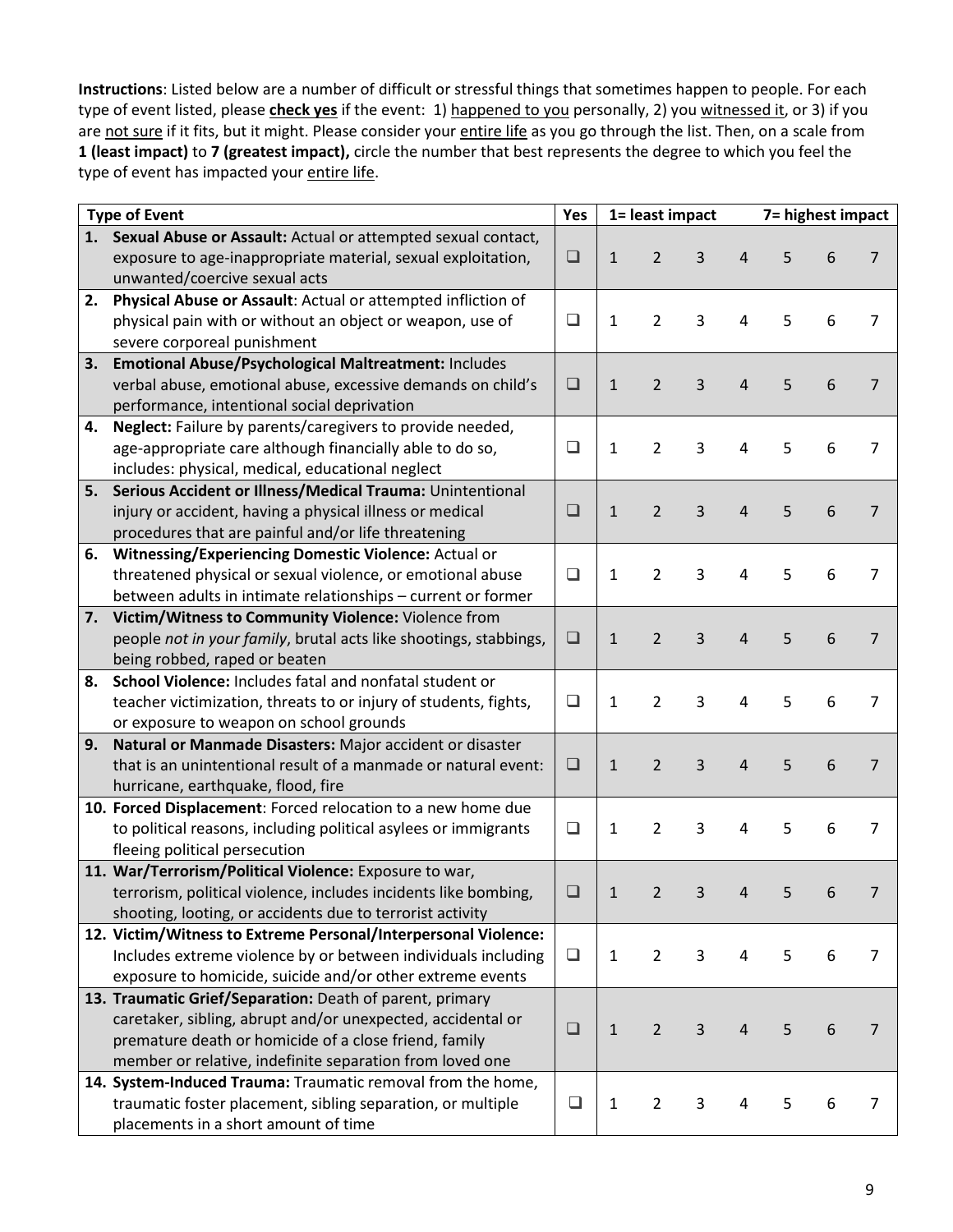**Instructions**: Below is a list of problems that people sometimes have in response to a very stressful experience. Keeping your worst event in mind, please read each problem carefully and then circle one of the numbers to the right to indicate how much you have been bothered by that problem in the past month.

|    | In the past month, how much were you bothered by:                                                                                                                                                                                             | <b>Not</b><br>at all | A little<br>bit | <b>Moderately</b> | Quite<br>a bit | <b>Extremely</b> |
|----|-----------------------------------------------------------------------------------------------------------------------------------------------------------------------------------------------------------------------------------------------|----------------------|-----------------|-------------------|----------------|------------------|
| 1. | Repeated, disturbing, and unwanted memories of<br>the stressful experience?                                                                                                                                                                   | $\mathbf 0$          | $\mathbf{1}$    | $\overline{2}$    | 3              | 4                |
| 2. | Repeated, disturbing dreams of the stressful<br>experience?                                                                                                                                                                                   | $\mathbf 0$          | $\mathbf{1}$    | $\overline{2}$    | 3              | 4                |
| 3. | Suddenly feeling or acting as if the stressful<br>experience were actually happening again (as if<br>you were actually back there relieving it)?                                                                                              | $\mathbf 0$          | $\mathbf{1}$    | $\overline{2}$    | 3              | 4                |
| 4. | Feeling very upset when something reminded you<br>of the stressful experience?                                                                                                                                                                | $\mathbf{0}$         | $\mathbf{1}$    | $\overline{2}$    | 3              | 4                |
| 5. | Having strong physical reactions when something<br>reminded you of the stressful experience (for<br>example, heart pounding, trouble breathing,<br>sweating)?                                                                                 | $\mathbf 0$          | $\mathbf{1}$    | $\overline{2}$    | 3              | 4                |
|    | 6. Avoiding memories, thoughts, or feelings related<br>to the stressful experience?                                                                                                                                                           | $\mathbf{0}$         | $\mathbf{1}$    | $\overline{2}$    | 3              | 4                |
|    | 7. Avoiding external reminders of the stress<br>experience (for example, people, places,<br>conversations, activities, objects, or situations)?                                                                                               | $\mathbf 0$          | $\mathbf{1}$    | $\overline{2}$    | 3              | 4                |
| 8. | Trouble remembering important parts of the<br>stressful experience?                                                                                                                                                                           | $\mathbf{0}$         | $\mathbf{1}$    | $\overline{2}$    | 3              | 4                |
| 9. | Having strong negative beliefs about yourself,<br>other people, or the world (for example, having<br>thoughts such as: I am bad, there is something<br>seriously wrong with me, no one can be trusted,<br>the world is completely dangerous)? | $\mathbf 0$          | 1               | $\overline{2}$    | 3              | 4                |
|    | 10. Blaming yourself or someone else for the stressful<br>experience or what happened after it?                                                                                                                                               | $\mathbf 0$          | $\mathbf{1}$    | $\overline{2}$    | 3              | 4                |
|    | 11. Having strong negative feelings such as fear,<br>horror, anger, guilt, or shame?                                                                                                                                                          | $\Omega$             | $\mathbf{1}$    | $\overline{2}$    | 3              | 4                |
|    | 12. Loss of interest in activities that you used to<br>enjoy?                                                                                                                                                                                 | 0                    | $\mathbf{1}$    | $\overline{2}$    | 3              | 4                |
|    | 13. Feeling distant or cut off from other people?                                                                                                                                                                                             | $\mathbf 0$          | $\mathbf{1}$    | $\overline{2}$    | 3              | $\overline{4}$   |
|    | 14. Trouble experiencing positive feelings (for<br>example, being unable to feel happiness or have<br>loving feelings for people close to you)?                                                                                               | 0                    | 1               | $\overline{2}$    | 3              | 4                |
|    | 15. Irritable behavior, angry outbursts, or acting<br>aggressively?                                                                                                                                                                           | $\mathbf 0$          | $\mathbf{1}$    | $\overline{2}$    | 3              | 4                |
|    | 16. Taking too many risks or doing things that could<br>cause you harm?                                                                                                                                                                       | 0                    | 1               | $\overline{2}$    | 3              | 4                |
|    | 17. Being "superalert" or watchful or on guard?                                                                                                                                                                                               | $\mathbf 0$          | $\mathbf 1$     | $\overline{2}$    | 3              | 4                |
|    | 18. Feeling jumpy or easily startled?                                                                                                                                                                                                         | 0                    | 1               | $\overline{2}$    | 3              | 4                |
|    | 19. Having difficulty concentrating?                                                                                                                                                                                                          | $\mathbf 0$          | $\mathbf{1}$    | $\overline{2}$    | 3              | $\overline{4}$   |
|    | 20. Trouble falling asleep or staying asleep?                                                                                                                                                                                                 | 0                    | $\mathbf 1$     | $\overline{2}$    | 3              | 4                |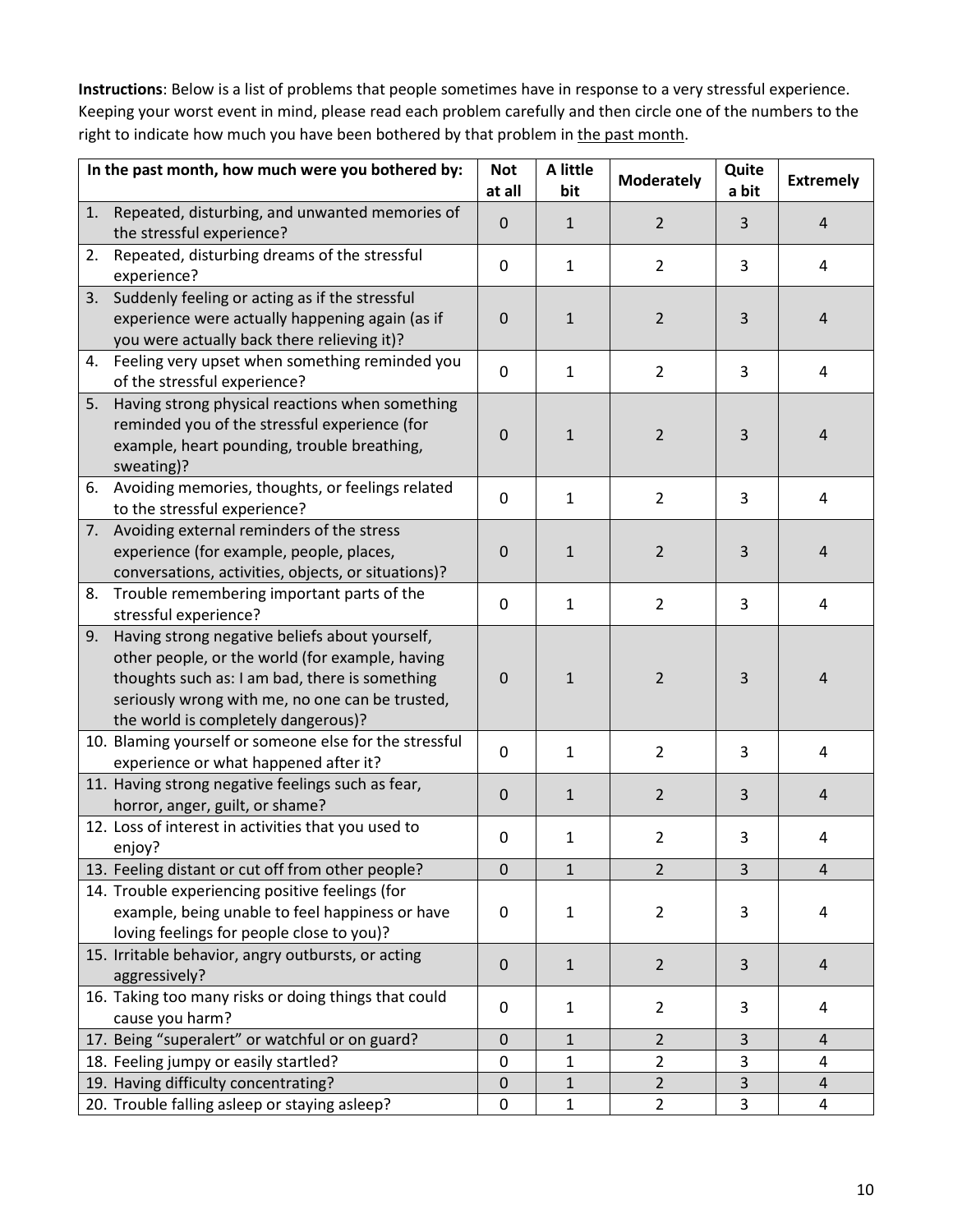### **Substance Use History**

| Have you ever used these drugs?<br>(check all that apply) | Age of first use | Date of<br>last use<br>(can<br>estimate) | Longest sobriety in<br>the last 30 days (in<br>days) | Longest<br>sobriety in the<br>last 10 years |  |
|-----------------------------------------------------------|------------------|------------------------------------------|------------------------------------------------------|---------------------------------------------|--|
| Alcohol                                                   |                  |                                          |                                                      |                                             |  |
| Tobacco/Nicotine                                          |                  |                                          |                                                      |                                             |  |
| Marijuana/Hashish                                         |                  |                                          |                                                      |                                             |  |
| Heroin                                                    |                  |                                          |                                                      |                                             |  |
| Methamphetamine                                           |                  |                                          |                                                      |                                             |  |
| Cocaine                                                   |                  |                                          |                                                      |                                             |  |

| <b>Prescription Drugs</b> |        |  |  |  |  |  |  |  |
|---------------------------|--------|--|--|--|--|--|--|--|
| Hydrocodone (Vicodin)     | $\Box$ |  |  |  |  |  |  |  |
| Oxycodone (Percocet)      | $\Box$ |  |  |  |  |  |  |  |
| OxyContin                 | $\Box$ |  |  |  |  |  |  |  |
| Methadone                 | □      |  |  |  |  |  |  |  |
| Fentanyl                  | П      |  |  |  |  |  |  |  |
| Hydromorphone             | $\Box$ |  |  |  |  |  |  |  |
| Xanax                     | $\Box$ |  |  |  |  |  |  |  |
| Valium                    | П      |  |  |  |  |  |  |  |
| Ritalin                   | □      |  |  |  |  |  |  |  |
| Adderall                  | П      |  |  |  |  |  |  |  |
| Amphetamine - other       | □      |  |  |  |  |  |  |  |
| Cough medicine            | $\Box$ |  |  |  |  |  |  |  |
| Other Rx Drugs:           | П      |  |  |  |  |  |  |  |
|                           |        |  |  |  |  |  |  |  |
|                           |        |  |  |  |  |  |  |  |

| <b>Other Drugs</b>     |           |  |  |  |  |  |  |  |
|------------------------|-----------|--|--|--|--|--|--|--|
| <b>Bath Salts</b>      | □         |  |  |  |  |  |  |  |
| Club Drugs             | П         |  |  |  |  |  |  |  |
| (GHB, Rohypnol)        |           |  |  |  |  |  |  |  |
| E-Cigarettes           | □         |  |  |  |  |  |  |  |
| Hallucinogens          | П         |  |  |  |  |  |  |  |
| (LSD, peyote, Salvia)  |           |  |  |  |  |  |  |  |
| Inhalants              | П         |  |  |  |  |  |  |  |
| (Gas, glue, rush)      |           |  |  |  |  |  |  |  |
| Synthetic Cannibinoids | $\Box$    |  |  |  |  |  |  |  |
| (K2/Spice)             |           |  |  |  |  |  |  |  |
| MDMA (Ecstasy/Molly)   | $\Box$    |  |  |  |  |  |  |  |
| Steroids (Anabolic)    | □         |  |  |  |  |  |  |  |
| Other - Please List:   | $\square$ |  |  |  |  |  |  |  |
|                        |           |  |  |  |  |  |  |  |
|                        |           |  |  |  |  |  |  |  |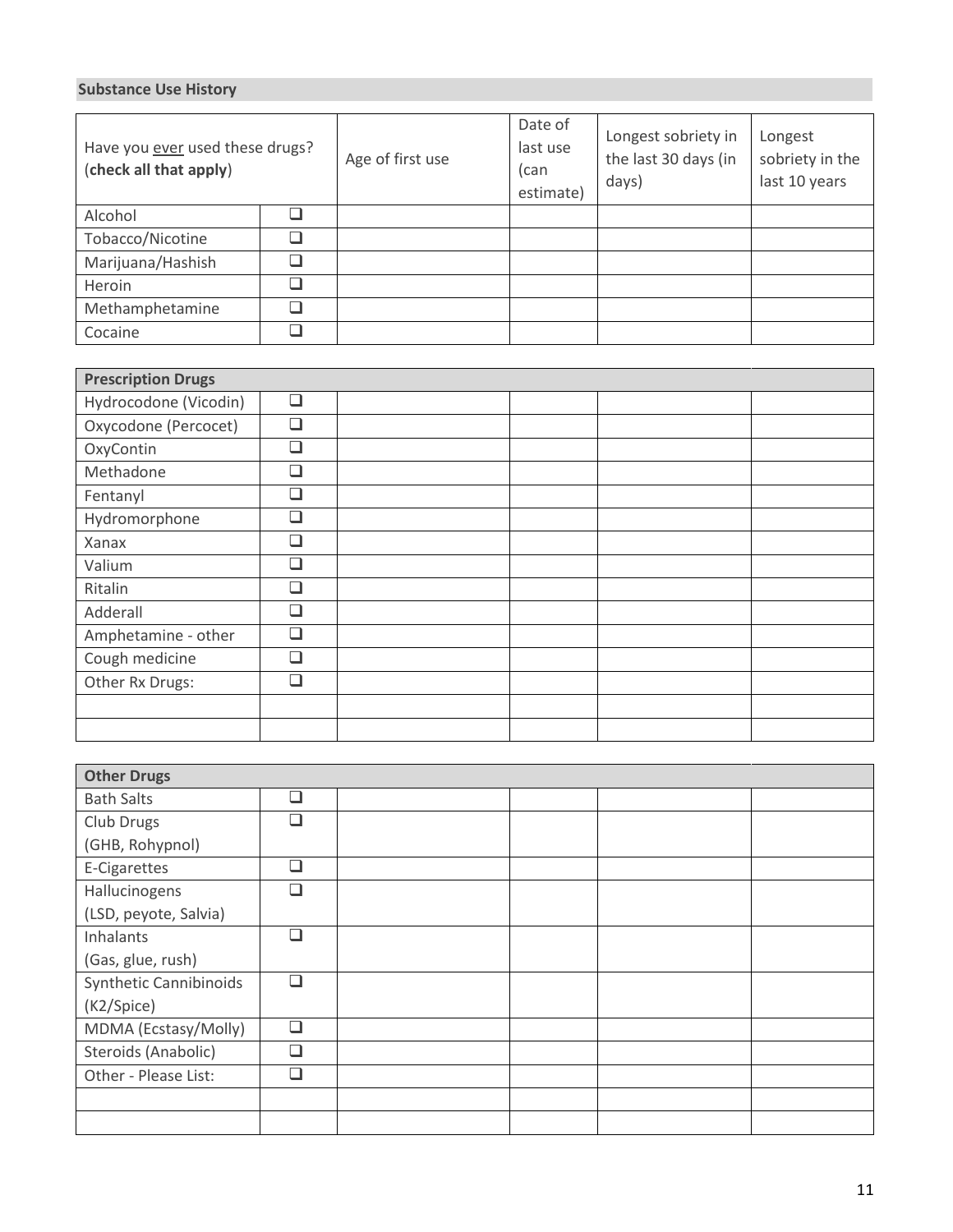| List all substances used in the last year | Average days<br>per month you<br>use substance | Average quantity per<br>day (drinks, grams, #<br>of pills, etc.) | How do you get it into<br>your body?<br>(drink/smoke/IV) |
|-------------------------------------------|------------------------------------------------|------------------------------------------------------------------|----------------------------------------------------------|
| 1.                                        |                                                |                                                                  |                                                          |
| 2.                                        |                                                |                                                                  |                                                          |
| 3.                                        |                                                |                                                                  |                                                          |
| 4.                                        |                                                |                                                                  |                                                          |
| 5.                                        |                                                |                                                                  |                                                          |
| 6.                                        |                                                |                                                                  |                                                          |

Note: Include pain medication, over the counter drugs, or any other prescription medication if used in any way other than prescribed.

| Have you ever had an alcohol-related seizure? Yes $\Box$ No $\Box$ Estimate of how many?            |  |
|-----------------------------------------------------------------------------------------------------|--|
| Have you ever experienced <i>delirium tremens</i> (DTs)? Yes $\Box$ No $\Box$ Estimate of how many? |  |

Have you ever experienced *blackouts due to drinking*? Yes ■ No ■ Estimate of how many?

**Instructions:** Like substances, we know that behaviors can also become very compulsive or addictive for people. For each of the behaviors listed below, circle the number that best represents how much of a problem (e.g., compulsive, addictive, obsessive) each behavior has been for you **during your lifetime**.

| <b>Behavior</b>          | <b>Examples</b>                                                                                                                            |              | $1 = no problem$ |               |   |                |   | $10 = big$ problem |              |   |    |  |
|--------------------------|--------------------------------------------------------------------------------------------------------------------------------------------|--------------|------------------|---------------|---|----------------|---|--------------------|--------------|---|----|--|
| Eating                   | Eating to deal with negative moods, eating more<br>than intended, addicted to sugar foods                                                  | 1            | $\mathcal{P}$    | 3             | 4 | 5 <sup>1</sup> | 6 | $\overline{7}$     | 8            | 9 | 10 |  |
| Sex                      | Compulsive masturbation, pornography, adult social<br>media sites, prostitution, voyeurism, bookstores                                     | 1            | $\mathcal{L}$    | $\mathbf{R}$  | 4 | .5             | 6 | $\overline{7}$     | 8            | 9 | 10 |  |
| Gambling                 | Compulsive video poker, scratch-offs, chasing losses,<br>horse races, online betting                                                       | 1            | $\mathcal{L}$    | $\mathbf{R}$  | 4 | 5 <sup>1</sup> | 6 | $\overline{7}$     | 8            | 9 | 10 |  |
| Spending                 | High debts, spending to deal with negative moods,<br>excessive shopping, buying stuff you don't need                                       | $\mathbf{1}$ | $\mathcal{P}$    | $\mathbf{R}$  | 4 | 5 <sup>1</sup> | 6 | $\overline{7}$     | 8            | 9 | 10 |  |
| Internet/<br>Screen Time | Video gaming, social media sites, chat rooms,<br>constantly checking email, voicemail, hours watching<br>shows, excessive internet surfing |              | $\mathcal{P}$    | $\mathcal{R}$ |   |                |   | 4 5 6 7 8          |              | 9 | 10 |  |
| Exercise                 | Excessive exercise, time at gym, obsessed with body                                                                                        | 1            | $\mathcal{P}$    | 3             | 4 | 5              | 6 | $\overline{7}$     | $\mathsf{R}$ | 9 | 10 |  |
| Other                    | Please write in:                                                                                                                           | 1            | $\mathcal{P}$    | 3             | 4 | .5             | 6 | $\overline{7}$     | 8            | 9 | 10 |  |

\_\_\_\_\_\_\_\_\_\_\_\_\_\_\_\_\_\_\_\_\_\_\_\_\_\_\_\_\_\_\_\_\_\_\_\_\_\_\_\_\_\_\_\_\_\_\_\_\_\_\_\_\_\_\_\_\_\_\_\_\_\_\_\_\_\_\_\_\_\_\_\_\_\_\_\_\_\_\_\_\_\_\_\_\_\_\_\_\_\_\_\_

Have you ever been prescribed a **medication to treat addiction**? Yes ❑ No ❑ What?\_\_\_\_\_\_\_\_\_\_\_\_\_\_\_\_\_\_\_\_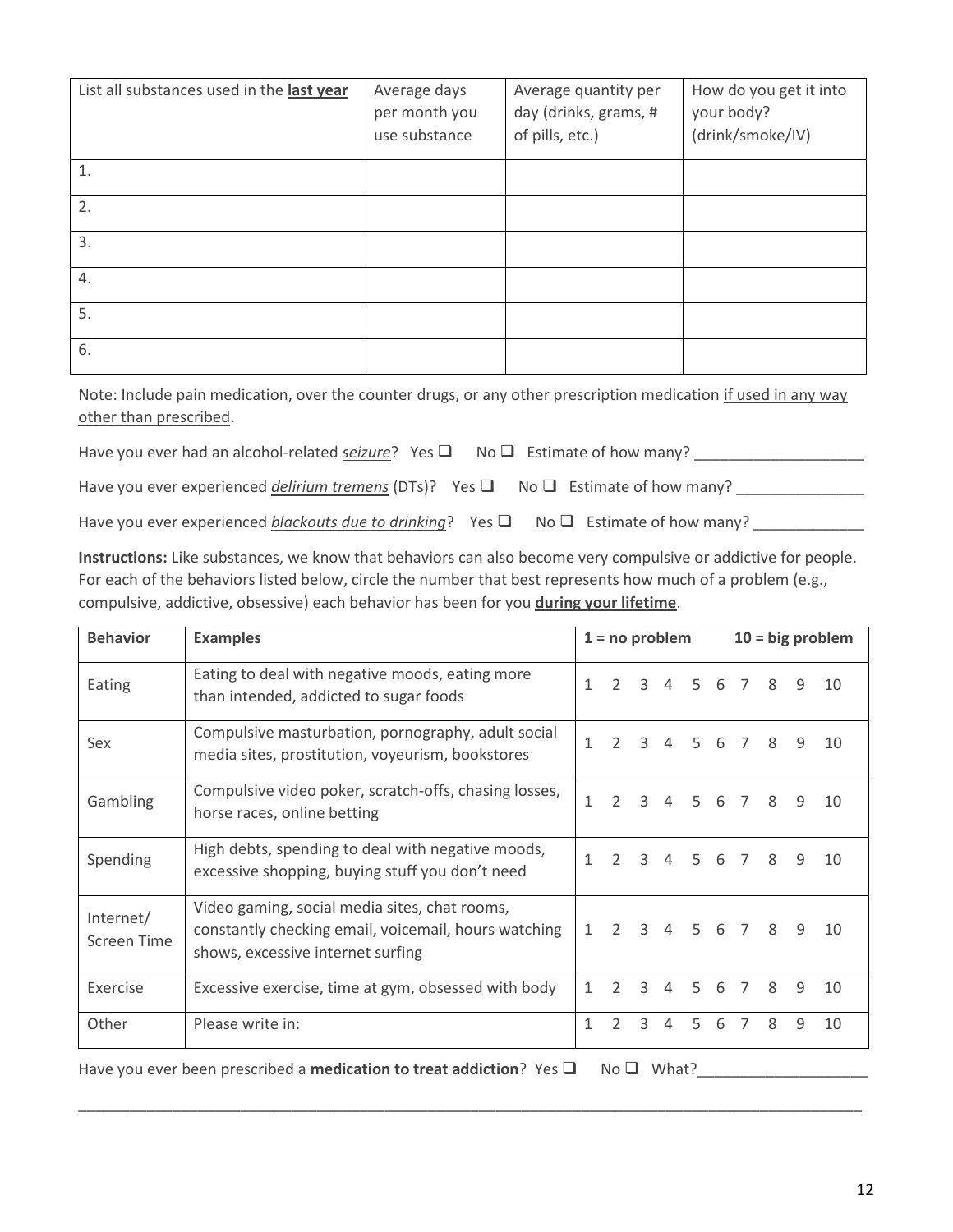#### **Treatment History**

Have you ever seen a **PRIVATE PRACTICE** psychologist, psychiatrist, counselor, social worker, or other behavioral health professional for any mental health or addiction problems any time in the past? Yes  $\Box$  No  $\Box$ How many professional clinicians have you seen (estimate if needed)?

| Name of person, or type of<br>clinician you saw | Year<br>started | <b>How Long</b> | For problems related to: |
|-------------------------------------------------|-----------------|-----------------|--------------------------|
| Example: psychologist                           | 2006            | 1.5 years       | depression               |
|                                                 |                 |                 |                          |
|                                                 |                 |                 |                          |
|                                                 |                 |                 |                          |
|                                                 |                 |                 |                          |
|                                                 |                 |                 |                          |

| Are you CURRENTLY seeing any clinicians for mental health or addiction problems? Yes $\Box$ |           | $No$ $\Box$ |  |
|---------------------------------------------------------------------------------------------|-----------|-------------|--|
| If yes, who are you seeing?                                                                 | How long? |             |  |

Have you ever been to a **TREATMENT PROGRAM** (e.g. residential, intensive outpatient, outpatient) for any

mental health or addiction problems any time in the past? Yes  $\square$  No  $\square$ 

How many independent (different) times did you attend a treatment program? \_\_\_\_\_\_\_\_\_\_\_\_\_\_\_\_\_\_\_\_\_\_\_\_\_

If yes, please list details of last five episodes:

| <b>Name of treatment</b><br>program | Year<br>started | How Long | For problems related to: | Did you<br>complete |
|-------------------------------------|-----------------|----------|--------------------------|---------------------|
| Kaiser Alcohol & Drug               | 2009            | 3 months | DUII - alcohol problems  | Yes                 |
|                                     |                 |          |                          |                     |
|                                     |                 |          |                          |                     |
|                                     |                 |          |                          |                     |
|                                     |                 |          |                          |                     |
|                                     |                 |          |                          |                     |

Have you been to **detoxification centers (including hospitals)** for use of alcohol or drugs? Yes □ No □

If yes, how many times?\_\_\_\_\_\_ When was last time you detoxed? \_\_\_\_\_\_\_\_\_\_\_\_\_\_\_\_\_\_\_\_\_\_\_\_\_\_\_\_\_\_\_\_\_\_\_\_\_\_

|                                |             | Do you – or have you ever - participated in any self-help groups (e.g., 12-step, SMART, grief) for mental health or |
|--------------------------------|-------------|---------------------------------------------------------------------------------------------------------------------|
| addiction problems? Yes $\Box$ | $No$ $\Box$ |                                                                                                                     |
| If yes, what programs?         |             |                                                                                                                     |

\_\_\_\_\_\_\_\_\_\_\_\_\_\_\_\_\_\_\_\_\_\_\_\_\_\_\_\_\_\_\_\_\_\_\_\_\_\_\_\_\_\_\_\_\_\_\_\_\_\_\_\_\_\_\_\_\_\_\_\_\_\_\_\_\_\_\_\_\_\_\_\_\_\_\_\_\_\_\_\_\_\_\_\_\_\_\_\_\_\_\_\_ \_\_\_\_\_\_\_\_\_\_\_\_\_\_\_\_\_\_\_\_\_\_\_\_\_\_\_\_\_\_\_\_\_\_\_\_\_\_\_\_\_\_\_\_\_\_\_\_\_\_\_\_\_\_\_\_\_\_\_\_\_\_\_\_\_\_\_\_\_\_\_\_\_\_\_\_\_\_\_\_\_\_\_\_\_\_\_\_\_\_\_\_ \_\_\_\_\_\_\_\_\_\_\_\_\_\_\_\_\_\_\_\_\_\_\_\_\_\_\_\_\_\_\_\_\_\_\_\_\_\_\_\_\_\_\_\_\_\_\_\_\_\_\_\_\_\_\_\_\_\_\_\_\_\_\_\_\_\_\_\_\_\_\_\_\_\_\_\_\_\_\_\_\_\_\_\_\_\_\_\_\_\_\_\_

\_\_\_\_\_\_\_\_\_\_\_\_\_\_\_\_\_\_\_\_\_\_\_\_\_\_\_\_\_\_\_\_\_\_\_\_\_\_\_\_\_\_\_\_\_\_\_\_\_\_\_\_\_\_\_\_\_\_\_\_\_\_\_\_\_\_\_\_\_\_\_\_\_\_\_\_\_\_\_\_\_\_\_\_\_\_\_\_\_\_\_\_

How helpful have they been?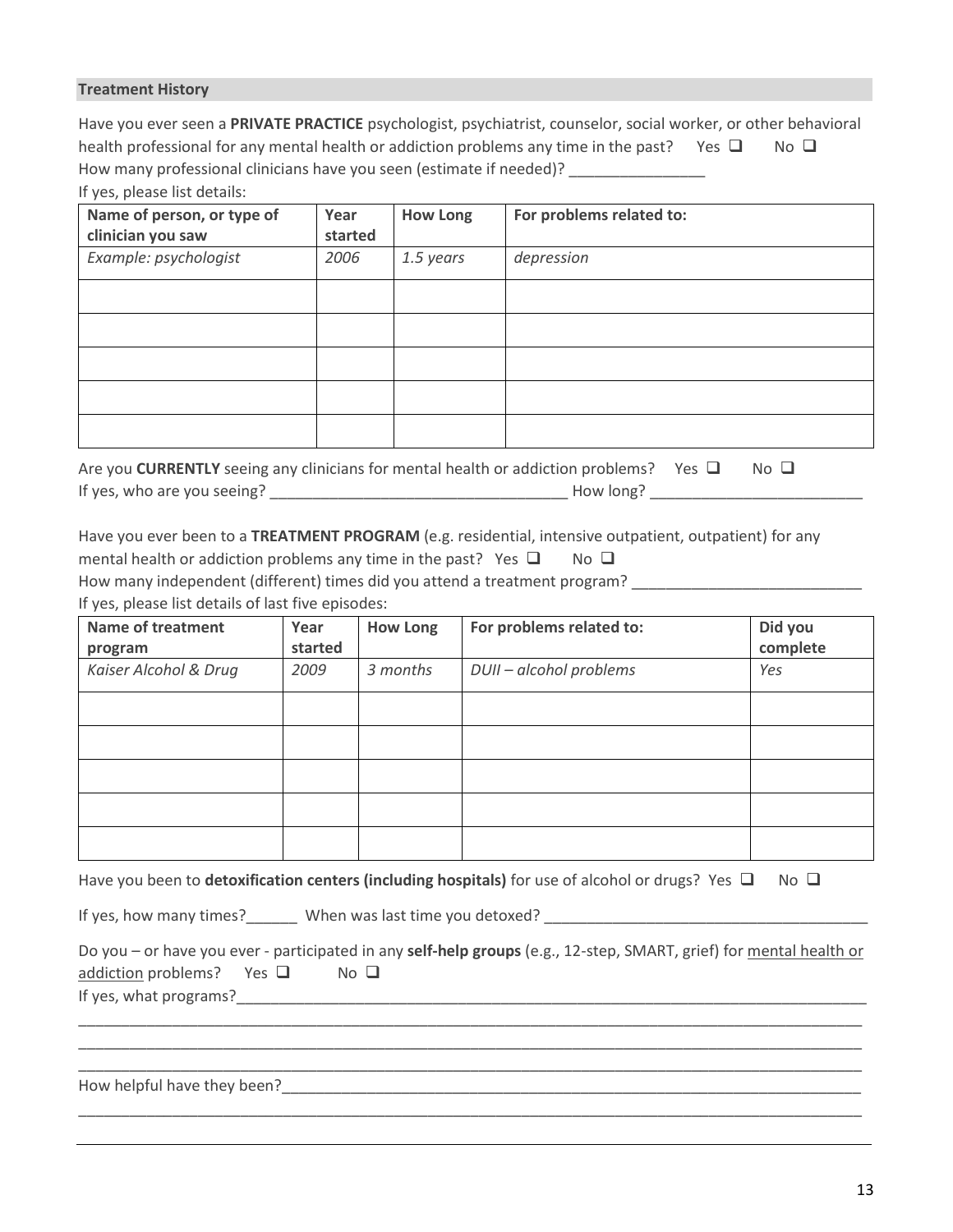#### **Family of Origin**

For the following section, please list all members of your **family of origin**, including step-parents, foster parents, step-siblings, or extended relatives if they **played a primary role in your life growing-up**.

| <b>Family Member Name</b> | Relation | Alcohol, drugs or other<br>addictions? | <b>Mental health problems</b> |  |  |
|---------------------------|----------|----------------------------------------|-------------------------------|--|--|
| Example: David Smith      | Father   | alcohol and gambling                   | depression                    |  |  |
| 1.                        |          |                                        |                               |  |  |
| 2.                        |          |                                        |                               |  |  |
| 3.                        |          |                                        |                               |  |  |
| 4.                        |          |                                        |                               |  |  |
| 5.                        |          |                                        |                               |  |  |
| 6.                        |          |                                        |                               |  |  |
| 7.                        |          |                                        |                               |  |  |
| 8.                        |          |                                        |                               |  |  |
| 9.                        |          |                                        |                               |  |  |
| 10.                       |          |                                        |                               |  |  |

### **Family - Current**

I am: single / married / separated / divorced / widowed / in a committed relationship (please circle one) How long?
<u>\_\_\_\_\_\_\_\_\_\_\_\_\_\_\_\_\_\_\_\_\_\_</u> If married, married to  $1^{st}$  /  $2^{nd}$  /  $3^{rd}$  /  $4^{th}$  spouse (please circle one) Is your spouse/partner employed? : Yes □ No □ if yes, where: \_\_\_\_\_\_\_\_\_\_\_\_\_\_\_\_\_\_\_

| Names of biological children | Age | Any problems or issues? (substance abuse, mental health) |  |  |
|------------------------------|-----|----------------------------------------------------------|--|--|
|                              |     |                                                          |  |  |
|                              |     |                                                          |  |  |
|                              |     |                                                          |  |  |
|                              |     |                                                          |  |  |
|                              |     |                                                          |  |  |
| Names of step-children       | Age | Any problems or issues?                                  |  |  |
|                              |     |                                                          |  |  |
|                              |     |                                                          |  |  |
|                              |     |                                                          |  |  |
|                              |     |                                                          |  |  |
|                              |     |                                                          |  |  |